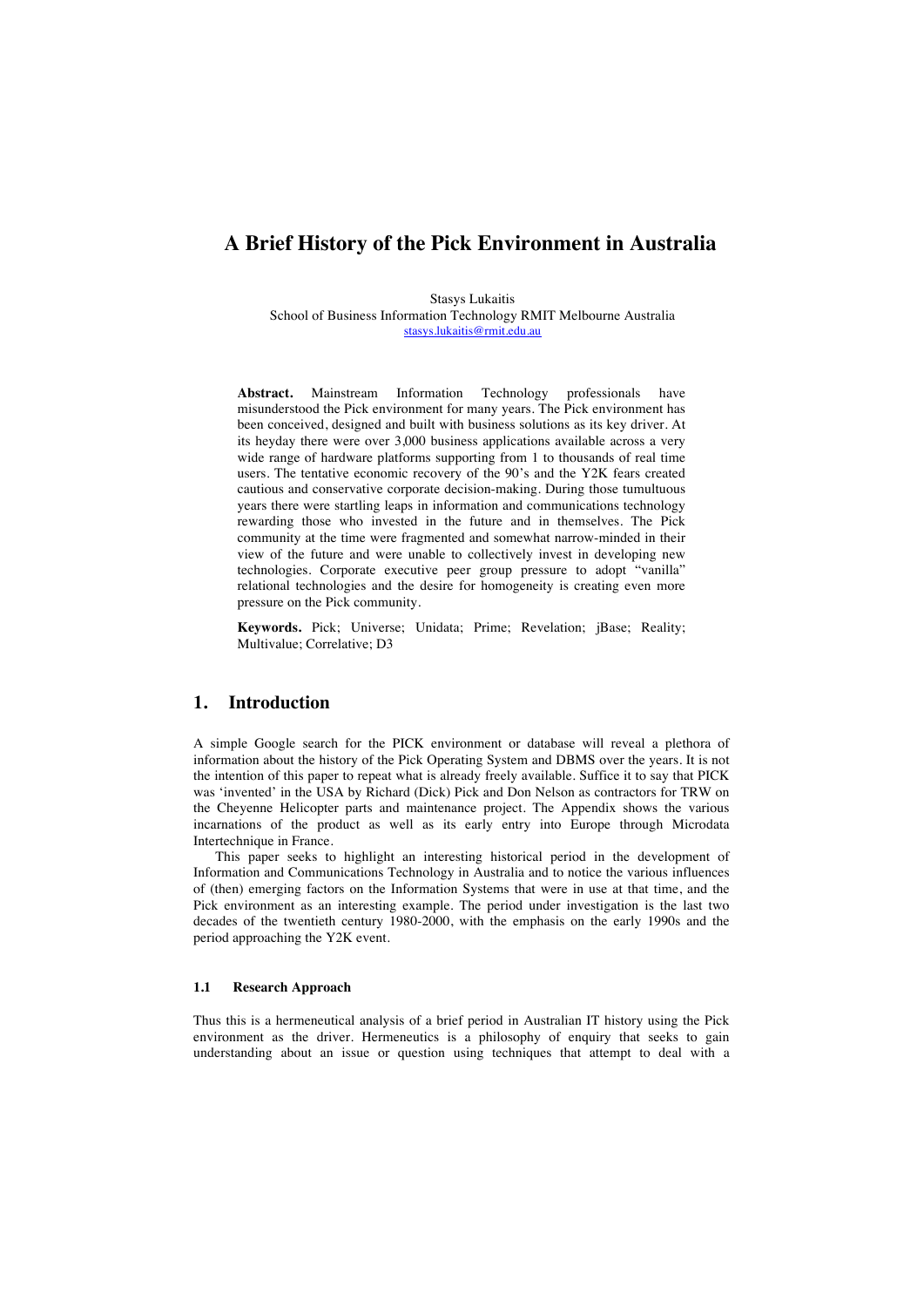researcher's biases and prejudices, and in particular the effects of historicality<sup>1</sup> - not taking into consideration the historical milieu and social events and thinking of the time, and the way that language and its use and interpretations can colour understanding and interpretation [1].

In this usage of hermeneutics I use original documents in the form of books, reports, magazines, articles, quotations from the industry leaders of the time and personal experience. The reason for the use of the hermeneutic philosophy is to glean understanding of the historical milieu from a variety of data sources.

This research will review the "forgotten factors" of the time, the drivers that pushed the Australian IT industry, the key decision makers and what was happening to technology then. Historical investigations such as this should be free from the emotion and biases because, as Gadamer stated, the passage of time has allowed the events to be "closed" [2].

The Pick environment in the first decade of the twenty-first century has become a little more obscure than during its heyday in the latter part of the twentieth century, and this article might shed some light and perhaps some useful debate on the issue. The understanding and appreciation of history in its unsanitised form can be helpful in avoiding mistakes and errors already committed. It is a fact that with "*all histories they are the tales of the winners who always rewrite history to their image, leaving many stories untold*" [3].

# **2. Brief Overview of the "PICK" Concept**

Without experience in the Pick environment it was easy to be confused at the time as to what Pick actually was. Mostly it was believed that Pick was just an operating system with some sort of database management system also called Pick. Operating systems in the 1970s and 1980s were mostly proprietary and non-portable between hardware platforms. As an example, HP minicomputers were released with a proprietary operating system called MPE-IV (1980's) [4] that only worked on HP manufactured equipment. Similar examples existed with IBM and DEC (VMS).Open systems were emerging and one called Unix was starting to be seen available on several different hardware platforms. This portability was exciting the ICT community at the time because being tied to a particular hardware vendor was seen as undesirable for many reasons, one of which was being locked into a scalability ceiling<sup>2</sup>. IBM was famous at that time by offering relatively continuous scalability solutions right through to their mainframe systems. This section briefly outlines the Pick environment from four perspectives of a) the data model; b) the operating system; c) applications development environment; and d) the data retrieval model. Readers interesting a more thorough explanation of this environment are referred to the bibliography for a range of material.

#### **2.1 The Data Model**

1

The actual database was modeled as a "Hashed Indexed Sequential Access Method" (HSAM) mechanism. Each data record was indexed by a unique primary key that is used to calculate which frame (or bucket) is its home location inside a given fixed-size file. So for a given file and frame the read and write commands "compiled" directly to an absolute disk, head and sector address.

<sup>&</sup>lt;sup>1</sup> Historicality: A term coined by Hans Georg Gadamer to describe the effect of time and cultural distance between the investigator and that being investigated. An example might be the difficulty in understanding life in ancient Rome from the perspective of a 21<sup>st</sup> century Los Angeles dweller.

<sup>2</sup> Scalability ceiling: Reaching the performance limits of the hardware/operating systems platform and being unable to sensibly expand beyond that capability.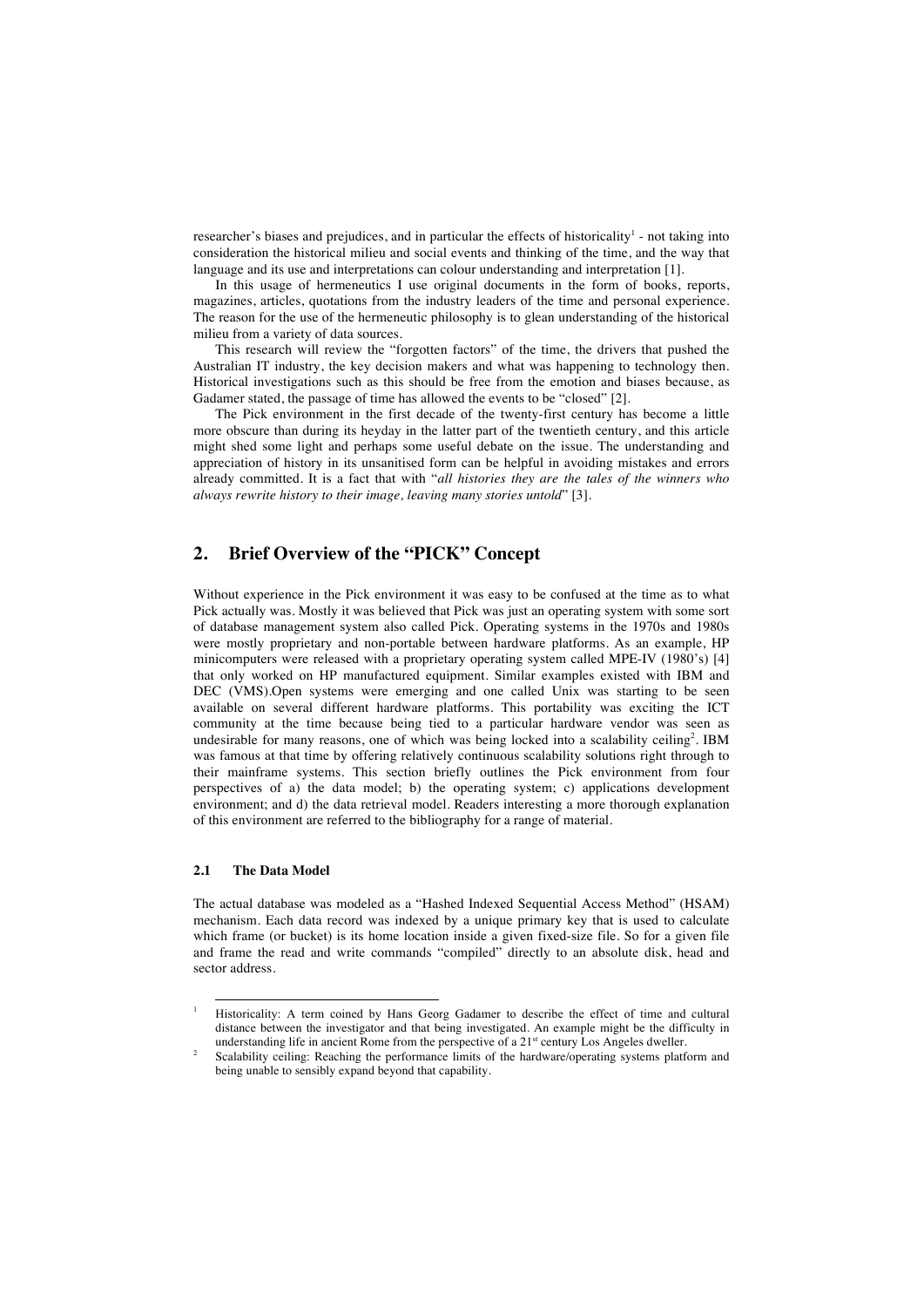Unlike other data models Pick's record structure is not predetermined by a Data Definition Language. Traditionally a database is created with the required number of tables, each table having its own peculiar structure. In Pick, one created files as needed, each one equivalent to a table. The database was then all the files that were related. Typically one would create an account called "Student Records" and all the related files would be stored there.

Pick differs from other database models because it allows fields to have repeating values and for one field to be a "controlling" field with others defined as "dependent" fields. This allows synchronization of repeating fields. It is also possible for any of these individual repeating fields to themselves store repeating "sub-fields".

Whereas people using the relational model must normalize their structures, the Pick model allows avoiding first normal form and the consequential join tables. Look at the example of a student database that stores student data as well as multiple subjects studied and as well as results for multiple assignments for each subject.

**Table 1.** Student Record Layout in Pick

| Attribute $#$ | Data                                                                             |  |  |
|---------------|----------------------------------------------------------------------------------|--|--|
| 0.11          | Traditional fields student ID, names, addresses, sex, phone numbers, DOB         |  |  |
| 12            | Subject code (text)(MV Controlling)(Associated to file Subjects)                 |  |  |
| 13            | Semester code enrolled (text)(MV Dependent #12)                                  |  |  |
| 14            | Result (number)(MV Dependent #12)                                                |  |  |
| 15            | Assignment result(s)(MV Dependent $\#12$ )(Multi-sub-valued- multiple assignment |  |  |
|               | results allowed)                                                                 |  |  |
| 16. .         | More attributes                                                                  |  |  |

When we look at an actual record, it might be represented like this ...



**Figure 1**. Representation of a Student Record

The repeating fields at 12, 13, 14 and 15 break Codd's 1NF law but allow this repeating data to be stored inside the original record instead of creating an additional table that will need to be 'joined back' later when accessed. Attribute 15 holds repeating sub-values aligned to the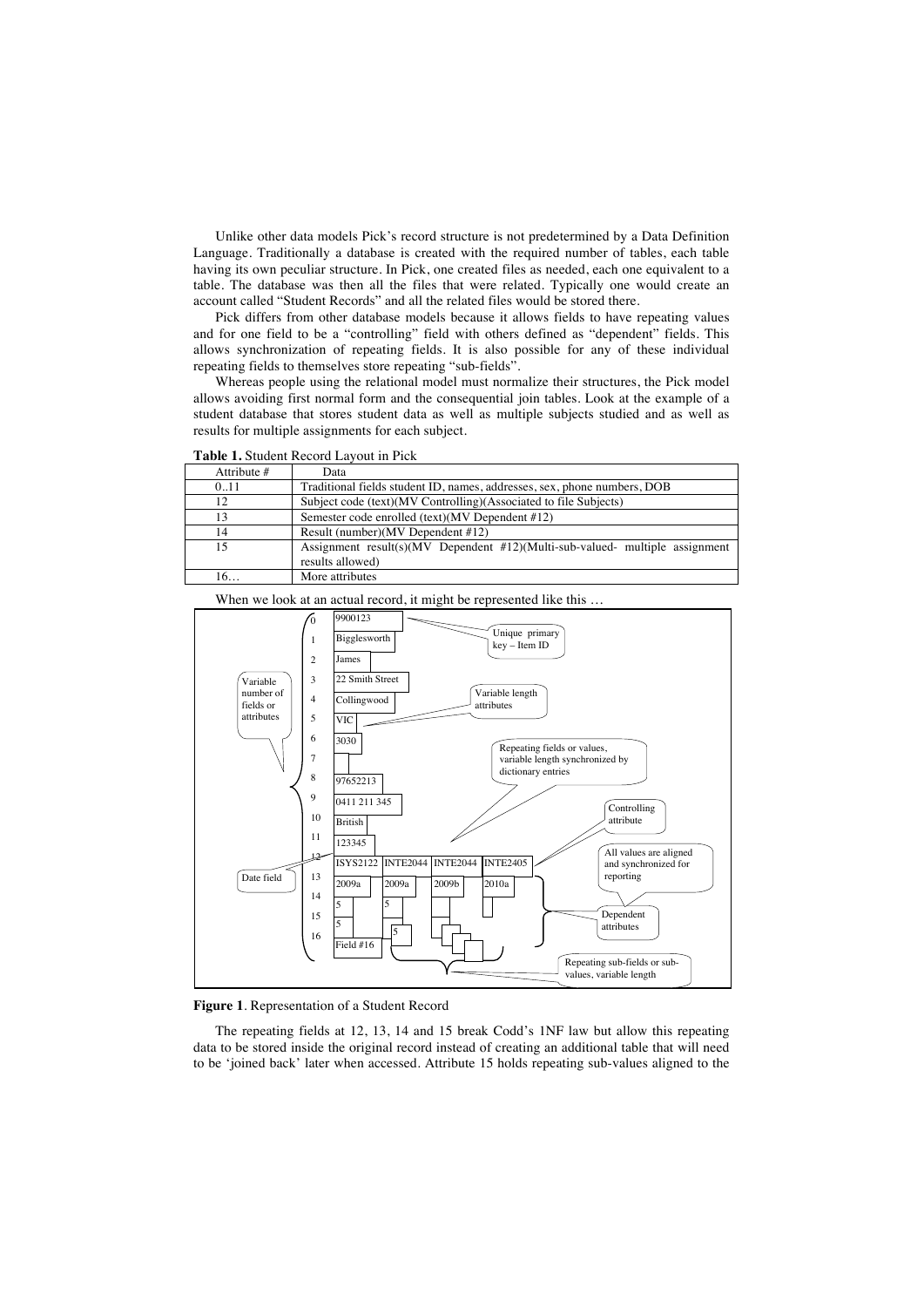controlling attribute 12. Here we are able to model assignment results for a given subject where there might be a varying number of assignments for each subject and even varied according to the semester taken.



**Figure 2.** Example of the Actual Data Record on Disk that is Read and Written

Thus one of the key differentiators of the Pick data model is that each "master record" can also contain all the detail elements associated with transactions on that record. In the example shown, the one structure has replaced several relational tables, or indeed several network-based DBMS detail files. This is quite a saving in not only potential disk space but more importantly in the disk I/O necessary to perform queries and updates.

### **2.2 The Operating System Model**

There was a stranglehold by the major vendors on their proprietary hardware and attached host operating systems. IBM, HP and DEC were but a few of the major players. It is now of historical interest the difficulties that IBM found themselves in with OS360 described by Brooks [5]. The Pick operating system was multi-user and time-sharing with the ability to run dozens of serial users on an Intel 486 computer with 512k RAM and an RS232 expansion card. Pick was an early implementer of code reentrancy which enabled efficient working set management to be implemented [6].

Perhaps from the Pick perspective, two important events were the release of the RISC engine as popularised by the Motorola M68x and IBM RS6x series chipsets and the implementation of SCSI hard disk technology which allowed very fast disk access. Pick was ported to the M68xx chipset and arrived in Australia as the Wicat computer. This was one of many ports of the operating system.

### **2.3 Applications Development Environment**

The applications development environment was implemented with a programming language that was tightly integrated to the host operating system and the database management system. The language syntax included very sophisticated string manipulation capabilities and dynamic arrays that mimicked and implemented the database's fundamental record structure, and internal conversion routines that allowed quite advanced date and time manipulation.

Specialised syntax allowed rapid read/write access to any files that your security level allowed. You could read an individual record or even fields within that record. Locks could be applied on a record to prevent file integrity problems surfacing in a multi-user environment to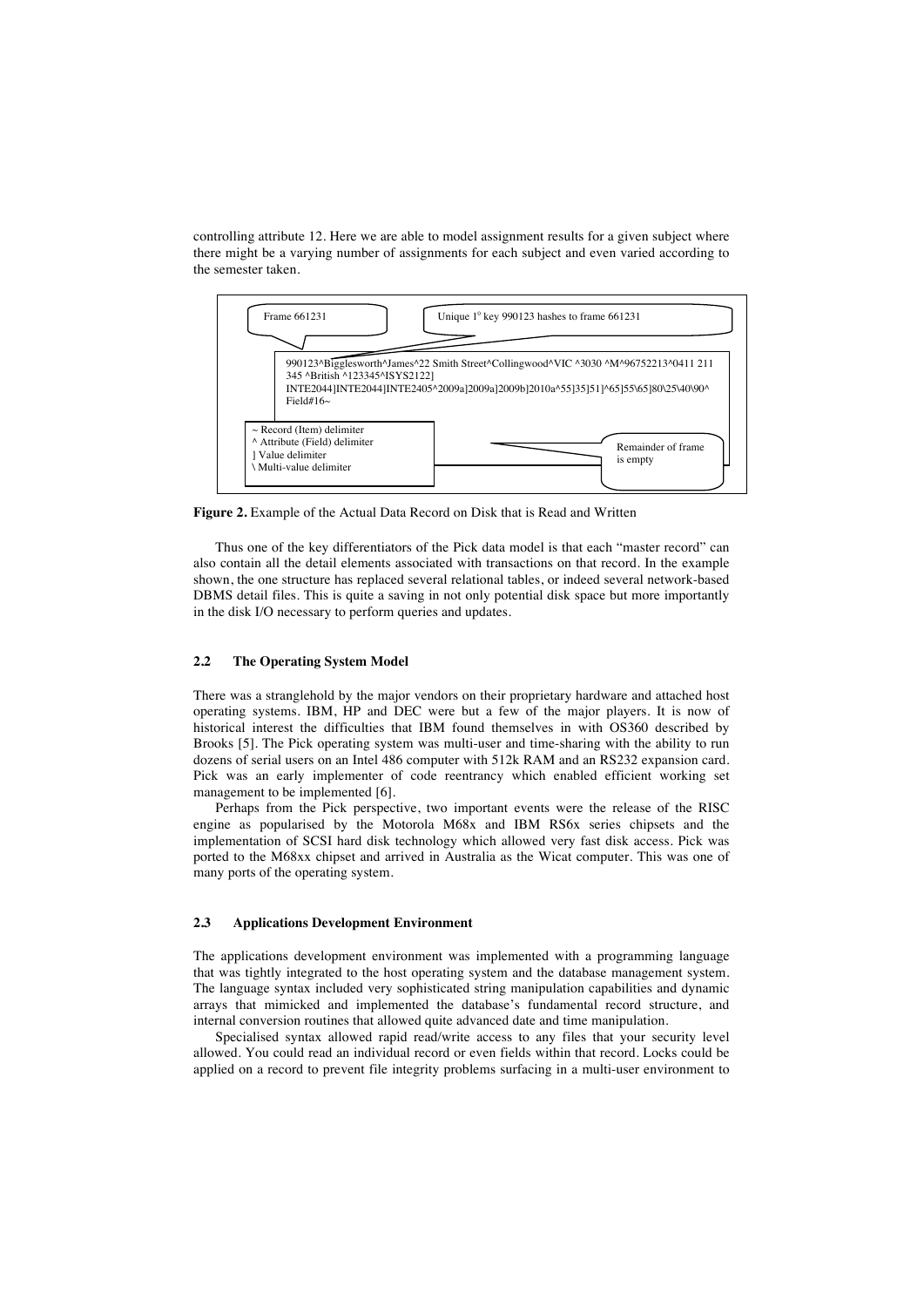the degree where an optimistic locking strategy could be programmed to avoid a race condition and ultimate deadlock occurring.

The language compiled to a p-code<sup>3</sup> that was remarkably efficient in a multi-user environment and later into native chipset executable code which increased execution speed markedly. It supported run-time relocation of subroutine code. This was keenly exploited by programmers storing the names of candidate subroutines in files that were read during program execution and loaded and run according to state conditions. Recursion was also supported, although not greatly used as it (still) is a dangerous tool in the hands of any novice programmer.

Most Pick developers were conscious of the power in the programming environment and took appropriate precautions. Nevertheless, as Dick Pick was once quoted as saying that his system was replete with features he called "rope". There was plenty there with which to hang yourself [7].

The only problem with this development environment and language was its name – Pick/BASIC. Most developers in the Pick community thought nothing of its name, but were constantly embroiled in bickering about the language with non-Pick developers who imagined it to be a form of Dartmouth Basic.

#### **2.4 Query and Reporting Language Environment**

The query language, called ACCESS, used against a given file would be driven by the data dictionary associated with that file. In other words, using the student record example earlier, you could readily query the student file for reports or information from the target file name (student) and the list of fields (dictionary definitions) in which you were interested. This is consistent with most modern query languages such as SQL. Unlike modern day SQL, Pick ACCESS is strictly a reporting language.

### **2.5 Diversity**

There were numerous implementations of the model from traditional Pick (OS, programming language and DBMS) through to jBase (Unix, Linux or MS Windows OS, any DBMS and any language but still including Basic). Appendix 1 illustrates the development of the environment in its three streams – the traditional Pick "R83", the Microdata Reality branch and the Prime Information/U2 branch. Today there are several implementations of this Pick model and depending on your scale and communications needs, there will be several implementations from which a good choice could be made.

## **3. The 1980s and 1990s Context**

## **3.1 Database Choices**

In those early days of databases there were a couple of choices of database model. Indexed Sequential Access Model (ISAM) databases were the most popular amongst the larger machines and were used by IBM in their offerings and made "famous" by the leading database writers of the time like James Martin [8]. The other popular database model at the time was the

 <sup>3</sup> P-Code. Pseudo code. A code that was not unlike assembler, but was interpreted at runtime by the internal Pick OS engine, not a p-code compiler.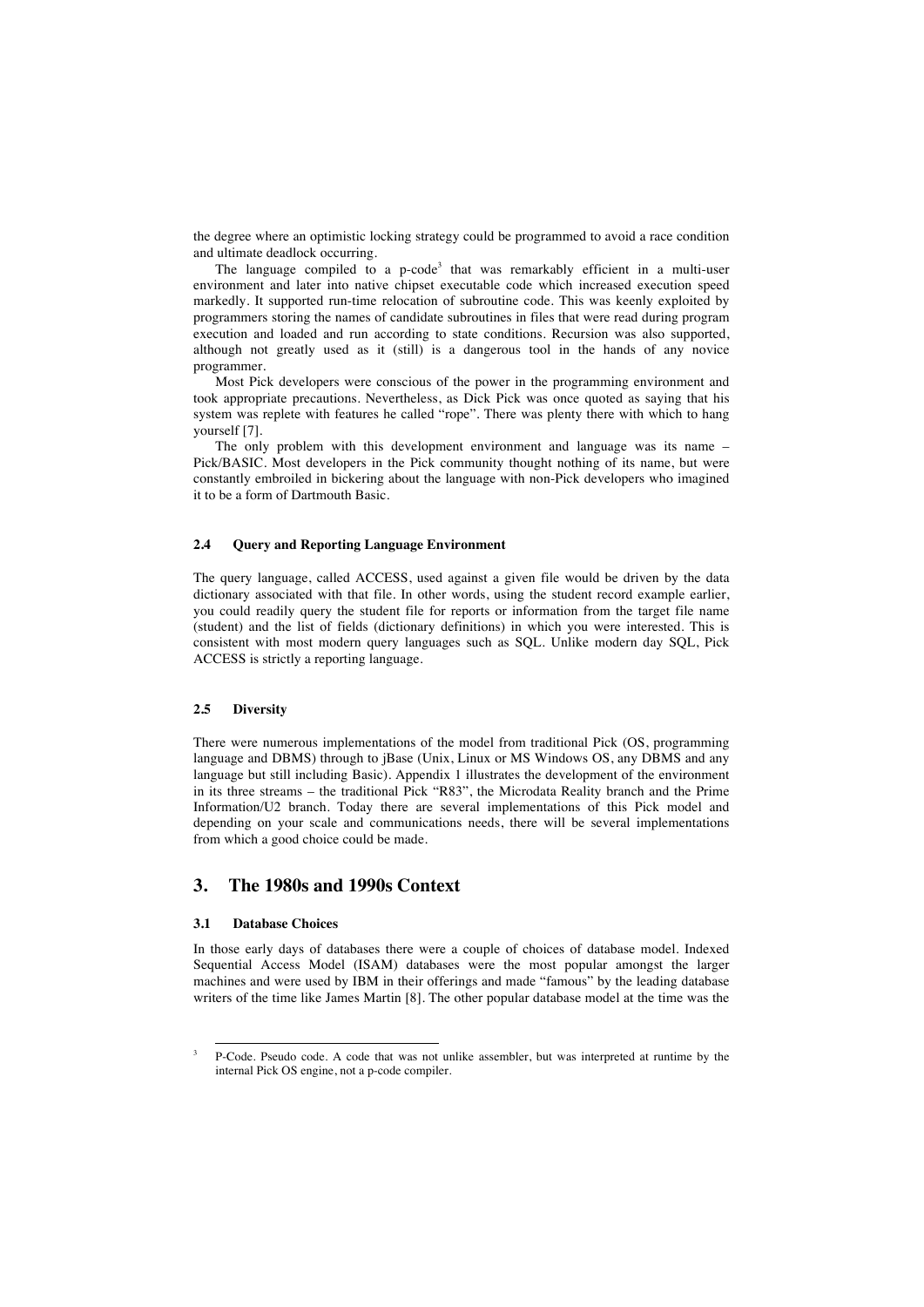network model, a precursor to the relational model of today. This was popular amongst minicomputer vendors typified by Hewlett Packard and the IMAGE databases [9].

Finally, the iconic Ted Codd published a number of papers describing the two-dimensional relational database model, based on predicate logic and a relational algebra and calculus [10- 12]. Numerous implementations of this relational database were spawned with some examples being DB2, Informix, Ingres, Sybase, Unify, Progress, Oracle (various hardware platforms) and later, some Open Source Unix implementations such as PostreSQL and  $MySQL^4$ .

#### **3.2 Universities' Impact**

Universities around the world became enamoured of the possibilities of a DBMS that was based on a mathematical model. This was understandable as many computer science departments were born from mathematics schools [13].

Database courses were taught in Universities at the time used the popular book by Tsichritzis (Data Models) [14] that identified three main data models – the relational, network and hierarchical models and further treated on the  $E-R<sup>5</sup>$ , Binary, Semantic and Infological models. These were the only models taught.

#### **3.3 Centralised IT Dissatisfaction**

Mainframes were becoming increasingly unpopular because of the hold by  $DP<sup>6</sup>$  departments on business applications development (COBOL, PL/I, RPGII, etc) and delays and errors in delivery of systems. Anecdotal evidence at the time estimated the applications development lead time to be about 4 years. The inability of centralized DP departments to provide satisfactory service levels (sic) led to local "Departmental" solutions leveraging off the emergence of the new mini-computers. Many of these solutions were sourced from enterprising companies who could see the need for bureaus, a service that companies or Departments could buy to solve pressing IT problems.

#### **3.4 Microcomputers and Applications**

Visical $c^7$  empowered the accounting fraternity with the ability to create complex budgets and perform "what if" scenarios. This released accountants from the control of their DP groups and mainframe-based computer financial models and gave them the independence to plan, model and forecast without the constant DP engagement.

The word processor and "Windows" desktops heralded workstation ubiquity and the death of the beloved typing pool and the start of end-user computing. The "electronic office" was coined and a "paperless office" was promised.

## **3.5 The Internet**

The second thing after PCs and VisiCalc was international data communications, Usenet and email. In hindsight this event created the birth of the global village. By subscribing to your local ISP of the time you could plug into the wisdom of thousands of savants and exchange electronic mail with them and others instantly. Back in the 1980's some quite serious problems could be tackled by joining the appropriate user group and taking a few tentative steps in asking

<sup>&</sup>lt;sup>4</sup> MySQL: Bought out by Sun Microsystems which is now owned by Oracle

<sup>5</sup> E-R: Entity Relationship data model.

DP: Data Processing departments as they were known at that time.

And later and more ubiquitous was LOTUS-123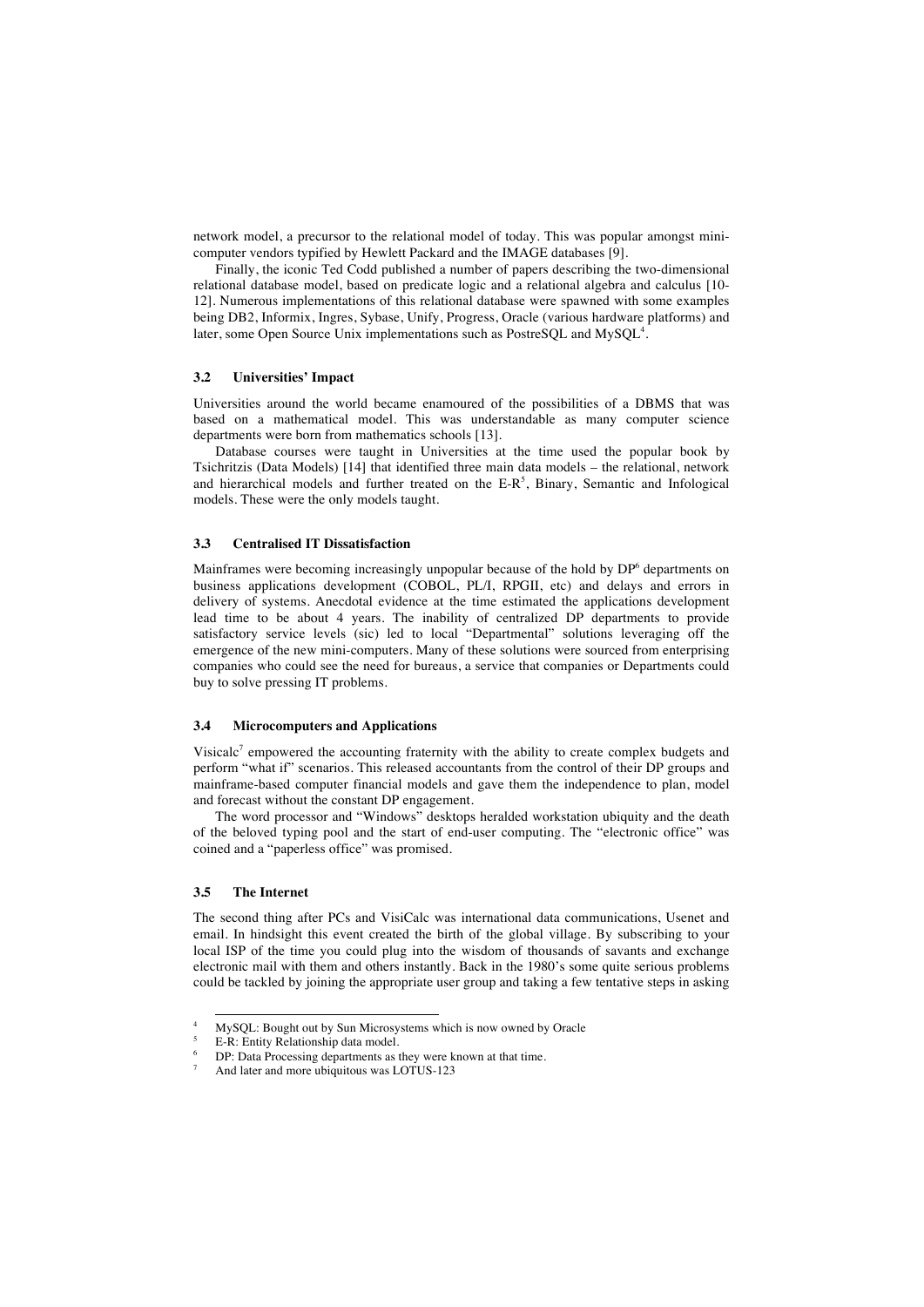for help. Like today's Wikipedia and Web2.0 the newsgroups were dominated by the loudest and most shrill voices and those with the most apparent authority. It is not surprising then that many vendors spent considerable budget ensuring that their message was being received loud and clear.

#### **3.6 Point and Click Paradigm**

In the middle 1990's the web browser was invented to take advantage of something called hypertext and HTML became the way to browse online information. A pleasantly crafted windows environment with mouse-based point and click browsing became the dominant paradigm for interacting with the now ubiquitous desktop PC and MAC. New forms of data entry exploded with radio buttons, pull down menus, check boxes, and of course hyperlinks, all driven by the mouse as the locating tool.

Products such as Visual Basic, "Powerbuilder" and "Oracle Forms" enabled this windows paradigm to be extended into database interaction and transaction processing environments. So it thus became the dominant user interface paradigm – windows, point and click, buttons, boxes and pull-downs, an entire event driven environment. HTML extended it to include hyperlinks.

#### **3.7 Australian SMEs**

Because of simple scale factors, Australia had a lot of small to medium enterprises (SMEs) for whom mainframe solutions were inappropriate and who might have turned to a bureau solution. The new mini-computers [15-16] became attractive options and were actively pursued. Companies whose IT was agile enough to "move with the times" often gained significant competitive advantage by simply having the better IT solutions of their competitors.

Examples of this were the burgeoning Credit Union movement in Australia, sophisticated Insurance and Library solutions, and very popular manufacturing and distribution systems reminiscent of the original TRW product and precursors to the MRP and MRP-II<sup>8</sup> products.

#### **3.8 The Pick Community in 1992**

Australia had several State-based Pick User Groups active in 1992 and most were called the "International Pick Users Association" (IPUA). The Melbourne group was active and hosted several conferences called PickLab from 1988 till 1994. The 1992 conference attracted several overseas dignitaries and featured prominently in the international press [17].

Local and international Pick identities were canvassed in 1992 to offer their opinions on the future of the Pick marketplace. Table summarises their views.

| Identity | Company    | Views                                                                         |
|----------|------------|-------------------------------------------------------------------------------|
| Peter    | Fenwick    | Pick's future is rosy because of its acceptance of Unix (Open Systems) as a   |
| Fenwick  | Software   | host operating system. Pick is far more efficient than its competitors so one |
|          |            | can run more users on equivalent hardware [18].                               |
| Rob      | Idealogy   | Unix as the host operating system is inevitable and needs to be adopted.      |
| Coulson  | Systems    | Pick's success will be driven by its breadth of applications [19].            |
| Terry    | VMark Asia | Unix is the host operating system of the future. Pick needs to accept new     |
| Leister  | Pacific    | technologies such as client-server models and allow processing to be done     |
|          |            | on the desktop. GUI such as X-Terminals is needed [20].                       |
| Tom      | Prime      | The key to success will be standards, portability between platforms,          |
| Couvret  | Computer   | communications, distributed databases and desktop integration [21].           |

**Table 2. Leading Australian Pick Identities Views on Pick's Future**

MRP: Materials and Resource Planning. Precursors to modern ERP packages.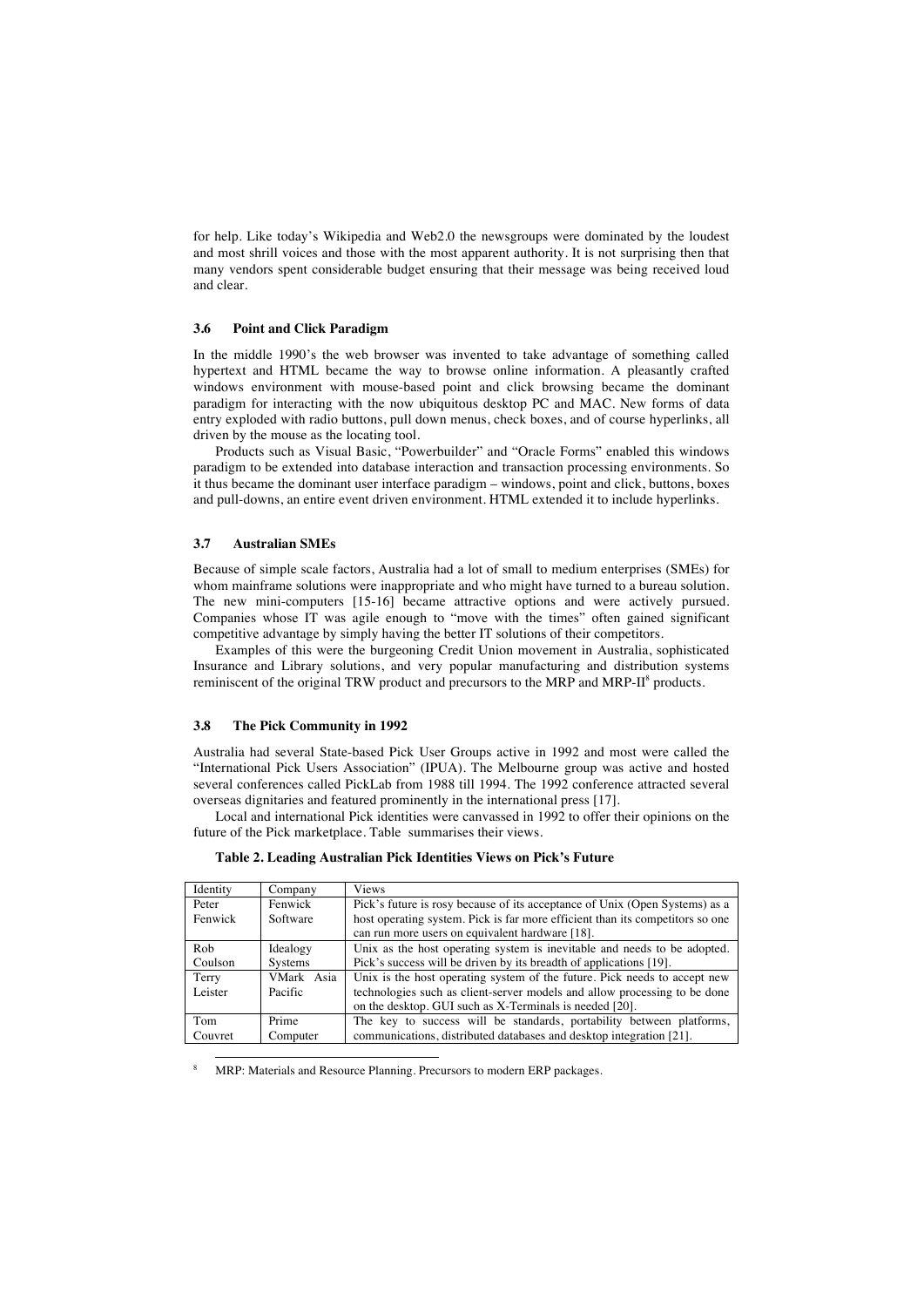| Identity    | Company        | <b>Views</b>                                                                  |
|-------------|----------------|-------------------------------------------------------------------------------|
| Al Dei      | Sequent        | Pick's future depends on it ability to integrate with dominant industry       |
| Maggi       | Computer       | standard software layers and systems such as Oracle. Commitment to            |
|             | Systems        | supporting advanced GUIs and intelligent desktop integration [22].            |
| Charles     | Unidata        | Adherence and support of Open Systems standards like SQL, TCP/IP X.25         |
| Cave        | Australia      | and X11 based GUIs. Integration with products such as Framemaker              |
|             |                | (publishing), WordPerfect and various graphical applications [23].            |
| Tim         | Apscore        | Pick cannot survive in its current form. New object oriented technology       |
| Cianchi     | International  | will sweep everything away in the next 5-10 years. In the short term Open     |
|             |                | Systems compliance, integration with desktop applications and adoption of     |
|             |                | three tier architectures [24].                                                |
| Mike Ferris | UniPix         | Survival means interoperability with the likes of Oracle, Informix, Sybase    |
|             |                | and Ingres where data can be exchanged at a whim. Pick systems will be        |
|             |                | sold off within 5 years [25].                                                 |
| Frank Gibb  | Circle<br>Blue | The Pick operating system will disappear and the DBMS legend will             |
|             | Southern       | include SQL support and perhaps a port into Latin language and hosting on     |
|             | Cement         | a games console [26].                                                         |
| John        | Triad          | The three prongs of Open Systems - portability, scalability and               |
| Buchanan    | Software       | interoperability. SQL compliance and seamless integration with new            |
|             |                | products such as an Excel spreadsheet [27].                                   |
| Barry       | <b>NRMA</b>    | Pick must employ the principles of TQM in continually addressing              |
| Churchill   |                | seamless integration with today's (1992) technology. Pick needs to listen to  |
|             |                | its users to understand what their needs are. After all, it's the "users" who |
|             |                | will buy the business systems [28].                                           |
| <b>B</b> ob | General        | Coexistence with LANs such as Novell's IPX. Pick should make sure that        |
| Highland    | Automation     | it is interoperable with ubiquitous PCs and other workstations [29].          |
| Alan        | <b>BIX</b>     | Pick needed to be ported to the 'state-of-the-art' 3270/RJE and HASP          |
| Glassman    |                | protocols. Microsoft to re-introduce command line for Windows/LANMan          |
|             |                | and Client/Server systems. ADDS terminal division releases a toast-r-oven     |
|             |                | connection to their 9000 series terminal [30].                                |

The recurring themes from the Pick community were that Pick as an operating system was doomed and that Unix was to be the host of the future. Interoperability with the burgeoning PC marketplace and other systems (RDBMS<sup>9</sup>) was the next theme followed by the emerging industry standards such as SQL. Networking was addressed by some and its relative low profile in these discussions indicated how little the Pick community thought about TCP/IP, LANs and distributed databases.

## **3.9 Pick's Popularity**

During the 1980's through to Y2K Pick boasted that it had more business solutions available than any other environment. There was even a publication called "The Business Software Catalog" that detailed over 3,000 such business applications [31]. The vast library of systems written in Pick/BASIC could be ported from single user machines through to high-end symmetric multi-processors with redundant non-stop capabilities supporting thousands of realtime users.

By this time there were numerous flavours of the Pick environment available. They are detailed in the appendix which illustrates clearly the competition in the Pick community. In addition there were several integrated development environments based on Pick called fourth generation languages (4GL) or  $CASE^{10}$  tools that ranged from elementary program generators

<sup>&</sup>lt;sup>9</sup> RDBMS: Relational Database Management System.

<sup>10</sup> CASE: Computer Aided Software Engineering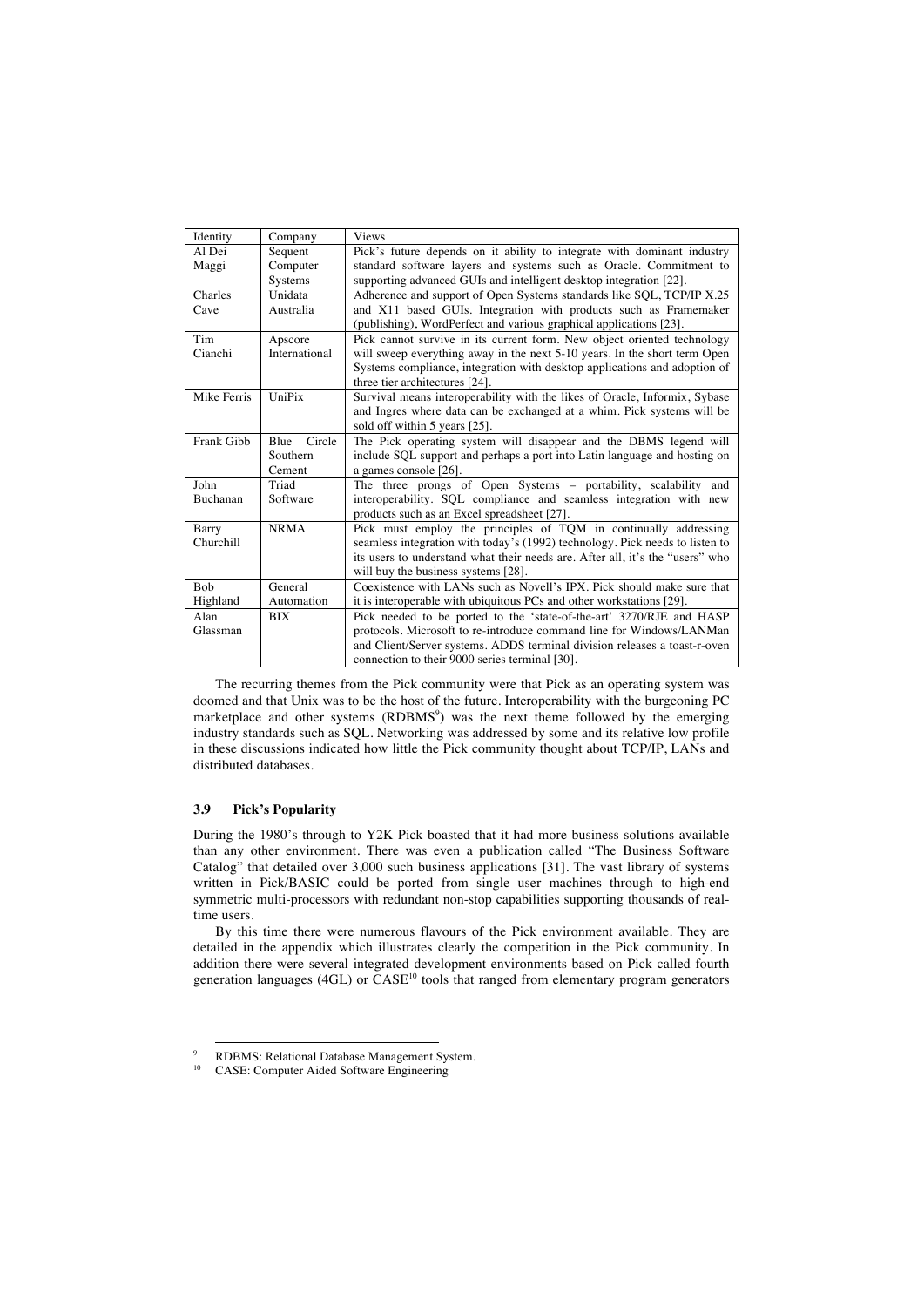such as Wizard<sup>11</sup> to truly configuration and data driven enterprise-class engines such as Cuebic<sup>12</sup>,  $SB+$ <sup>13</sup> and Posh<sup>14</sup>

In the 1990's it was not uncommon for an organization to identify a software solution that it needed and to purchase (separately) the hardware platform upon which to mount an operating system (such as Unix), a version of Pick (such as Universe), a 4GL (such as Posh) and the accounting, finance and HR system written in Posh. The average CFO could not understand why it was not possible to get everything from one shop on the one invoice, like with an IBM solution. There was great end user flexibility in the choices available and numerous vendors each able to supply the 'perfect solution'. The competition was consequently brisk and in high value cases, immensely pressured. The various 'Pick' vendors robustly vied with each other for the prize of the Operating System licence that was often tied to a hardware platform because of the limited ports made by that vendor.

The other edge of the sword was that when errors or difficulties arose it was often difficult to identify the culprit – hardware, operating system, DBMS, 4GL or applications software and it was not uncommon for each to blame the other.

As the Y2K event approached, the 'mainstream' RDBMS community was mounting a major marketing campaign guaranteeing Y2K compliance and promising many years of trouble-free use with their "best of breed" and "world's best practice" products. This idea appealed to many "C" level executives and a lot of organisations who were struggling with COBOL, RPGII and PL/1-based systems elected to adopt typically SAP or Oracle solutions.

There was comfort in conforming to peer group pressure that was vigorously supported by so many seemingly knowledgeable people in so many forums. After all, if everyone was going that way then surely everyone can't be wrong?

#### **3.10 What changed?**

On Saturday January 1st 2000 the world did not end, electricity kept coming out of power points, water flowed as did gas. The IT community rejoiced in their collective wisdom and ability to prevent the disasters that were predicted. However, a number of important new influences or orthodoxies had emerged and had taken root…

- Alignment between cost and value and quality
- The acceptance of products such as Oracle and SAP and their million dollar price tags by financial controllers seeking Y2K immunity
- How can something costing \$150k be possibly as good as something costing \$1.5m?
- Microsoft establishes universal acceptability of faulty software
- The now infamous EULA states unequivocally that the software you have bought is not guaranteed to work…
- A new corporate jargon emerges
- Multi-million dollar applications from Europe and the USA with labels such "best of breed", "world's best practice" and "enterprise class"
- Would you be brave enough to argue against a product solution that was "acknowledged the best of breed" for your industry sector?
- Decision making on IT acquisitions went from the IT people to the accountants
- Accountants who have now been liberated from their IT departments are now calling the shots on high value IT decisions

<sup>&</sup>lt;sup>11</sup> Wizard: An early program generator that "created" PICK/Basic code from user entered parameters to describe transaction processes against Pick databases.

<sup>&</sup>lt;sup>12</sup> Cuebic: A name alluding to the three dimensional nature of the Pick data model.

<sup>&</sup>lt;sup>13</sup> SB+: System Builder plus.

Posh: An acronym for "Port Out Starboard Home", the preferred window allocation on trans-Atlantic boat trips. The name was adopted by its designer and developer Warren Dickins, a boating enthusiast.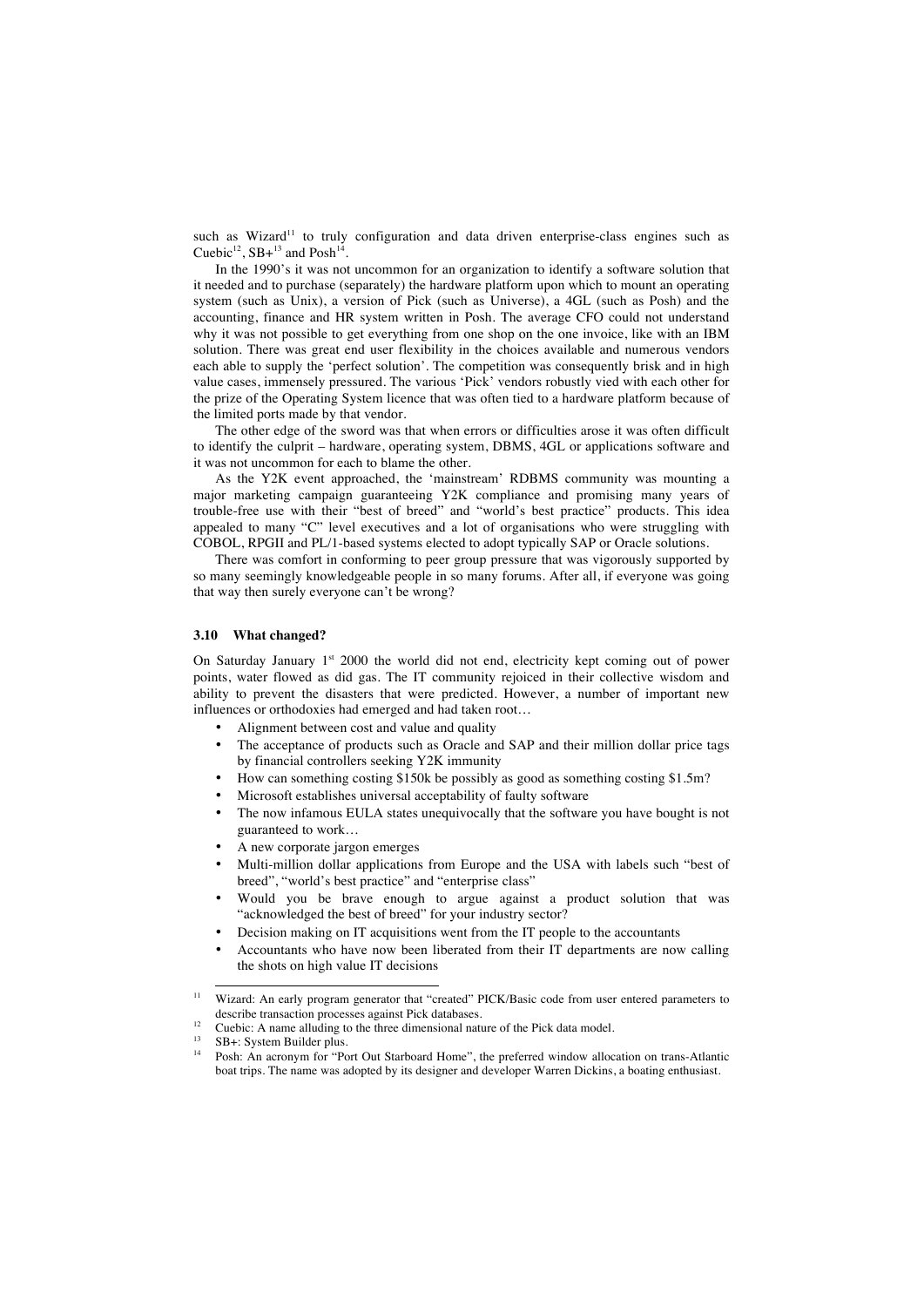- There is a growing atmosphere of suspicion about the justifiability of the huge Y2K expenditures [32]
- The Windows GUI is the only practical user interface to a computer
- The Internet (and TCP/IP) is now the accepted data communications orthodoxy
- Safety in numbers
- In the older days, nobody was ever sacked for buying IBM
- Corporate leaders meet and compare notes about their respective IT solutions
- Universities control the corporate thinking
- Thousands of graduates have only ever been exposed to the Codd relational model and cannot conceive of other models
- Students are increasingly educated using artificial business models that neatly fit their relational toolkits and avoid real-world complexity

The Pick community was certainly not united. Even the local Victorian IPUA attempted to assuage their vendors' sensibilities by renaming themselves to the "Multi Dimensional Database Forum" to remove the word "Pick" from the association name. Few licencees embraced TCP/IP and fewer still acknowledged SQL and interoperability, and those that did make such an investment ensured that it remained proprietary and certainly not portable to other Pick vendors.

## **Conclusions**

The Pick community's inability to work together on keeping up with technology will be one of the reasons that many organisations will be electing to drop Pick as their preferred business platform and select more expensive mainstream solutions.

There were some efforts to create a Windows-based front end but it came to nothing as funding was limited to one vendor. It is also my own opinion that industry was so used to the two dimensional database model that interfaces tended to mirror the spreadsheet in concept. Pick's data model being inherently three (or even four) dimensional was difficult to effectively represent with the tools of the day. It is of passing interest that today's advanced HTML is now capable of such a representation without too much difficulty.

It is also curious to note that no popular operating system has been named after its inventor. Had PickOS been named something like OSMV (OS Multi-value) then a lot of criticism might have been avoided, and many days in the California Superior Court likewise avoided. And had Dick Pick named his programming language similarly after the famous courtesans like Pascal and Ada, perhaps something like "Zion" might have reduced the criticisms of the language name. But it is perception that matters today and perception is reality. Perception is a controlled substance and today the accepted orthodoxies are Windows point and click, Internet, Unix, rigorous Codd relational model and it just has to be "world's best practice", whatever that means. With accountants independently making the key decisions today, businesses are happy to change their business models and processes to align with some "best" standard from Europe or America as manifested in a small selection of "Enterprise" systems. Thanks to the largest software manufacturer in the world, it doesn't necessarily have to work entirely properly either.

## **References**

1. Gadamer, H.-G., ed. *The Historicity of Understanding*. Critical Sociology, Selected Readings, ed. P. Connerton. 1976, Penguin Books Ltd: Harmondsworth.